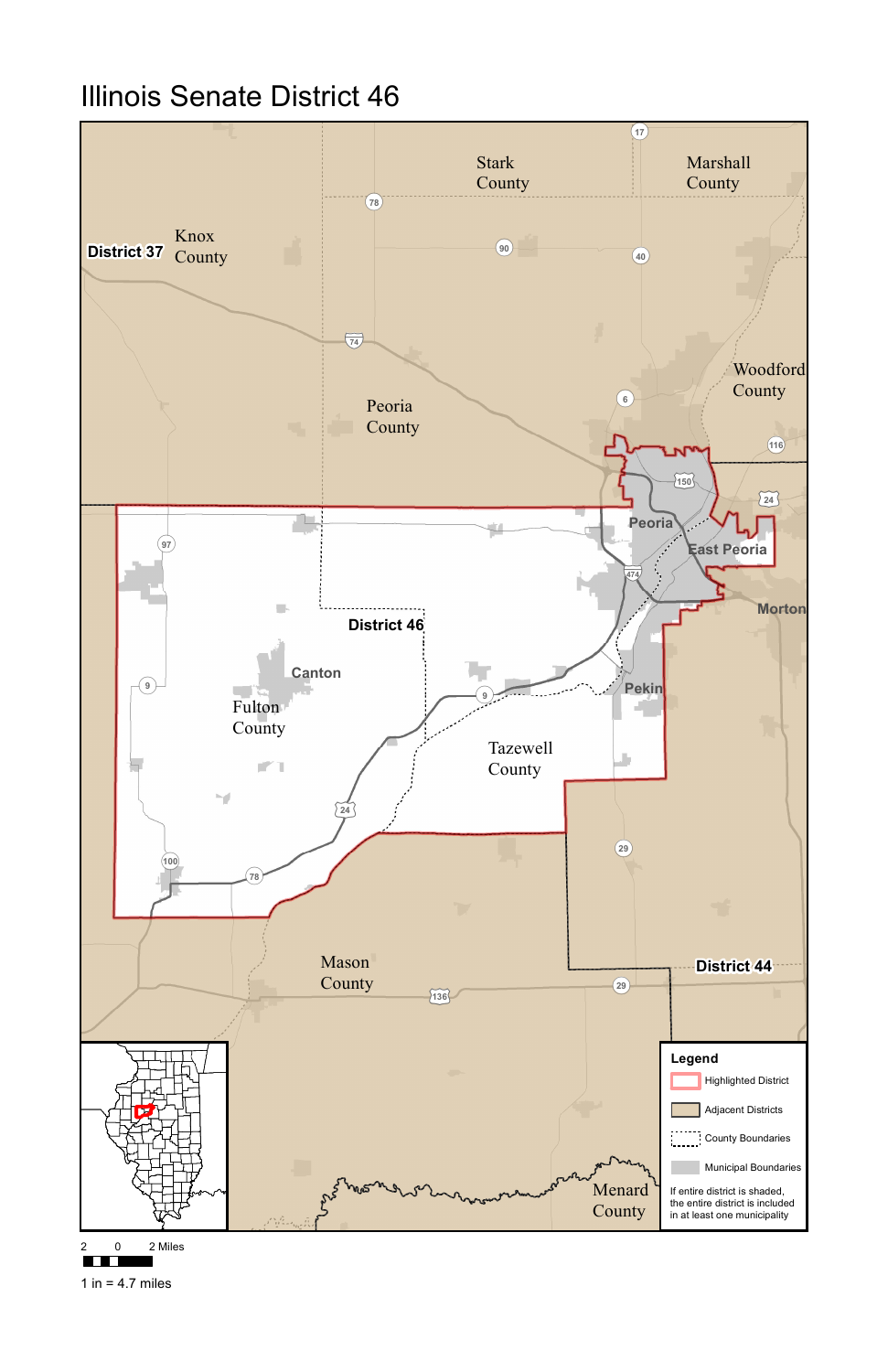## **Senate District 46**

(Partially within Tazewell, Fulton and Peoria Counties)

Senate District 46 shall include that part of Illinois beginning at the northwest corner of Fairview Twp (Fulton County),

thence east along the Knox / Fulton County border to the northwest corner of Trivoli Twp in Peoria County,

 thence continuing east along the Trivoli / Elmwood Twp border and continuing east along the Rosefield / Logan Twp border and continuing east along the Limestone / Kickapoo Twp border to the Peoria City Twp border,

thence north, to the Peoria City Twp border,

thence west approximately 2660 feet,

thence north approximately 4050 feet,

thence west approximately 1250 feet,

thence northeast approximately 3450 feet,

thence east approximately 1140 feet,

thence north approximately 700 feet,

thence northwest approximately 1000 feet,

thence north approximately 1000 feet,

thence east approximately 500 feet,

thence northeast approximately 570 feet,

thence north approximately 880 feet to a point approximately 35 feet north of the Chicago and Northwestern rail line,

thence northeast approximately 1260 feet,

thence northwest approximately 750 feet,

thence northeast approximately 320 feet,

thence north approximately 500 feet,

thence west approximately 385 feet,

thence northwest approximately 260 feet,

thence south approximately 100 feet,

thence west approximately 335 feet,

thence northwest approximately 400 feet,

thence southeast approximately 180 feet,

thence northwest approximately 200 feet to W. Charter Oak Rd,

thence west along W. Charter Oak Rd approximately 115 feet,

thence north approximately 60 feet,

thence west approximately 900 feet,

thence south approximately 110 feet,

thence west approximately 1000 feet,

thence north approximately 50 feet to W. Charter Oak Rd,

thence west along W. Charter Oak Rd to IL Rt 6,

thence north along IL Rt 6 to the north border of SE ¼ Section 14, T9N, R7E (4<sup>th</sup> principal meridian), thence east along the north border of SE ¼ Section 14, T9N, R7E (4<sup>th</sup> principal meridian) to N.

Frostwood Pky,

thence north along N. Frostwood Pky to US 150,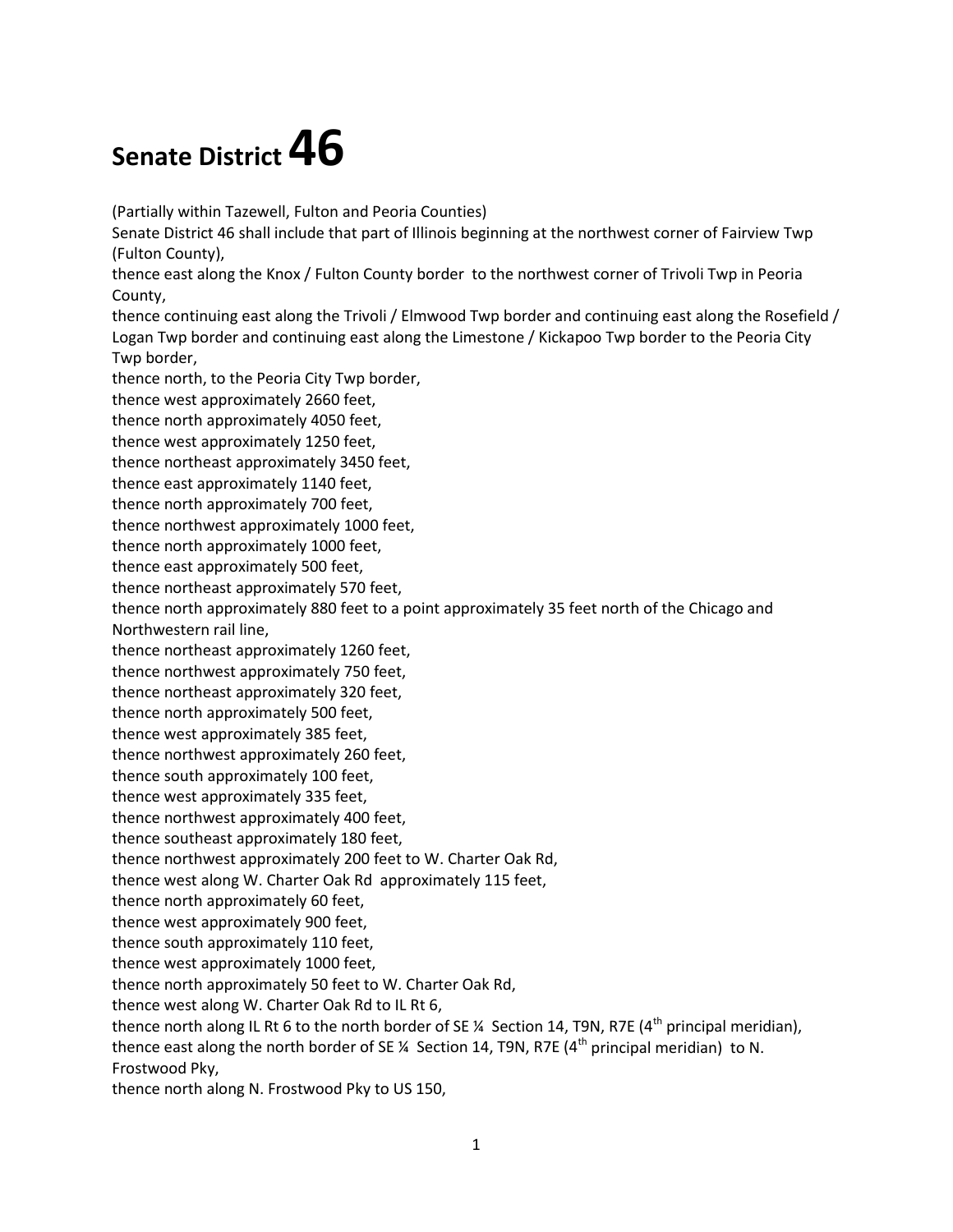thence east along W. Northmoor Rd to N. Sherwood Av, thence south along N. Sherwood Av to W. Kensington Dr, thence east along W. Kensington Dr to N. Trenton Ln, thence east along W. Oakglen Dr to N. Briarwood Ln, thence east along W. Fairmont St to N. Biltmore Av, thence east along W. Austin Dr (extended) to N. Knoxville Av, thence east approximately 1660 feet, thence east approximately 525 feet, thence east along E. Gardner Ln for approximately 370 feet, thence east approximately 850 feet, thence south approximately 560 feet to E. Gardner Ln, thence east along E. Gardner Ln for approximately 240 feet, thence northwest approximately 95 feet, thence east for approximately 260 feet to N. Galena Rd, thence northeast approximately 2550 feet, generally following the Peoria City / Richwoods Twp border to the Peoria / Woodford County line, thence south along the Peoria / Woodford County border and continuing south along the Peoria / thence north along Caterpillar Trail to Centennial Dr, thence east along Centennial Dr for approximately 3060 feet, approximately 2080 feet, thence east for approximately 1000 feet, thence east for approximately 260 feet to Harmony Av (extended), thence southeast along US 150 to the Chicago & Northwestern rail line, thence southeast along the Chicago & Northwestern rail line to Charter Oak Rd, thence east and north along Charter Oak Rd, and continuing east along N. Allen Rd to W. Northmoor Rd, thence south along N. Trenton Ln to W. Oakglen Dr, thence south along N. Briarwood Ln to W. Fairmont Dr, thence south along N. Biltmore Av to W. Austin Dr, thence north along N. Knoxville Av to N. Prospect Rd, thence southeast along N. Prospect Rd to the Richwoods Twp border, thence north approximately 2680 feet, thence south approximately 440 feet, thence south approximately 550 feet, thence southeast approximately 260 feet to the terminus of E. Gardner Ln, thence north approximately 1080 feet, thence south approximately 350 feet, thence southeast approximately 520 feet, thence south approximately 180 feet, thence northeast approximately 260 feet, thence south along N. Galena Rd for approximately 410 feet, Tazewell County border to a point approximately 6600 feet south of US 150 (McClugage Bridge), thence southeast for approximately 4880 feet to Caterpillar Trail, thence south for approximately 5750 feet to the south border of Section 23, T26N, R4W (3<sup>rd</sup> principal meridian), thence east along the south borders of Sections 23 and 24, T26N, R4W (3<sup>rd</sup> principal meridian) for thence north for approximately 630 feet, thence south for approximately 520 feet, thence south along Harmony Av (extended) and continuing south along Harmony Av to Washington St,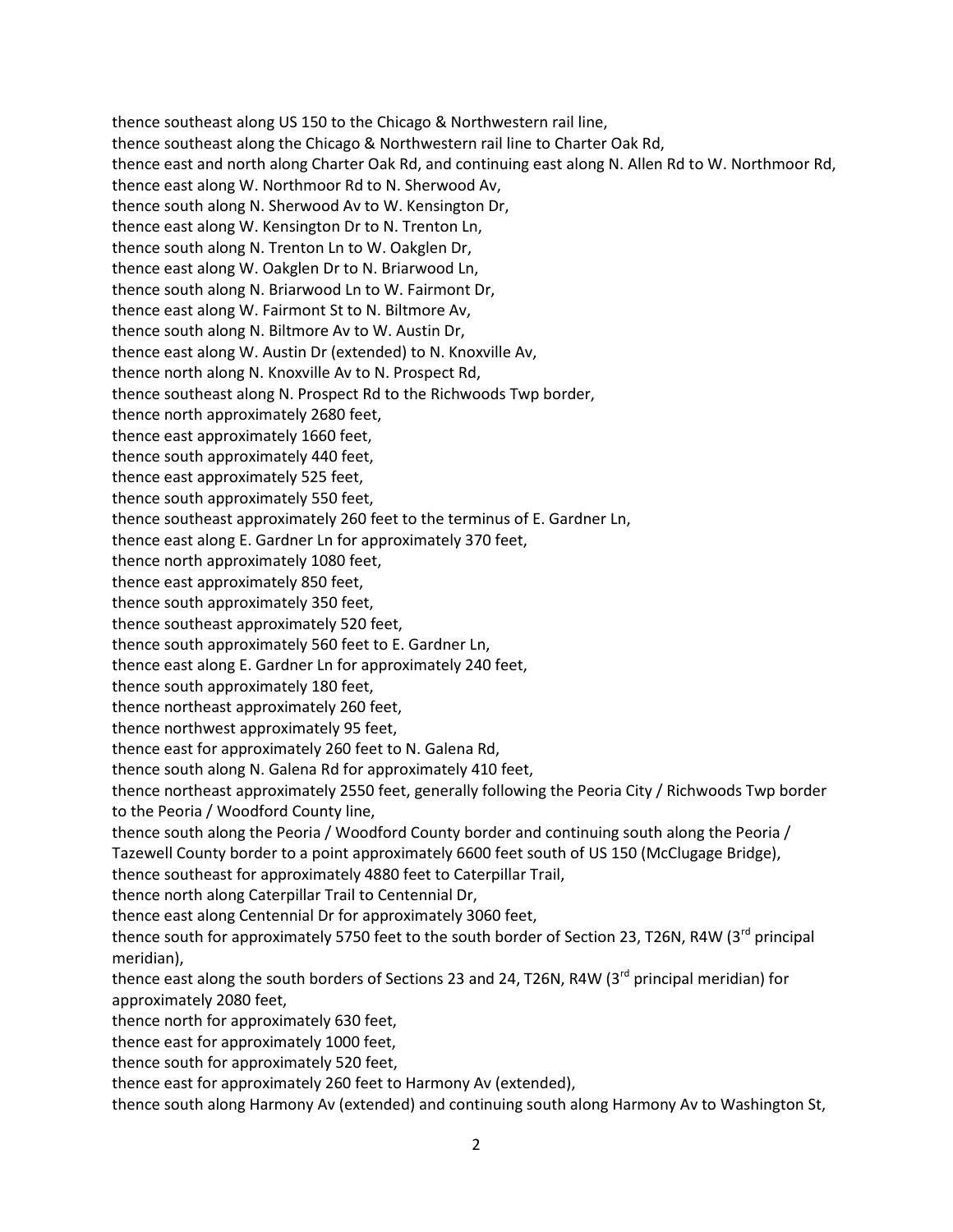thence north along the Washington / Fondulac Twp border for approximately 4500 feet, thence south along the east border of Section 19, T26N, R3W (3<sup>rd</sup> principal meridian) to N. Summit Dr, thence continuing south along S. Summit Dr to E. Bittersweet Rd, Groveland Twp border, and continuing west along the Groveland / Fondulac Twp border to the east thence continuing west along Kenvir Av to Ridge Bend Dr, thence north along Ridge Bend Dr for approximately 50 feet, thence southwest for approximately 285 feet, thence northwest for approximately 250 feet to Fernwood Ct, thence northwest along Meadows Av to the Groveland / Fondulac Twp border, thence northwest along Bloomington Rd for approximately 2130 feet, thence east for approximately 160 feet to Stoneridge Ln, thence northwest for approximately 270 feet to Fahey Hollow Rd, thence west for approximately 1150 feet to Kerfoot St, thence east along Allen St, and continuing east along Allen St (extended) for approximately 1350 feet, thence east for approximately 200 feet to Pinecrest Dr, thence west along I-474 for approximately 6650 feet, thence south along Cole Hollow Rd to Zion Oaks Rd, thence west and south along Zion Oaks Rd to Lincoln Rd, thence northeast along Washington St to the Washington Twp border, thence east for approximately 5280 feet to the east border of Section 19, T26N, R3W (3<sup>rd</sup> principal meridian), thence continuing south along the east borders of Sections 30 and 31, T26N, R3W (3<sup>rd</sup> principal meridian) to the Morton Twp border, thence west along the Morton / Washington Twp border, and continuing west along the Washington / terminus of Kenvir St, thence continuing west along Kenvir St to Kenvir Av, thence west for approximately 870 feet to Joyce Ct, thence southwest along Fernwood Ct and continuing southwest along Fernwood Ct (extended) to Meadows Av, thence west along the Groveland / Fondulac Twp border for approximately 3630 feet , thence south for approximately 990 feet to Bloomington Rd, thence north for approximately 130 feet, thence west for approximately 65 feet, thence north for approximately 40 feet, thence north along Stoneridge Ln to its terminus, thence west for approximately 2120 feet, thence south along Fahey Hollow Rd for approximately 50 feet, thence south, east and south along Kerfoot St to Frontage Rd, thence southeast along Frontage Rd, and continuing southeast along Sabrina Ln to Fahey Hollow Dr, thence south along Fahey Hollow Dr to I-74, thence northwest along I-74 for approximately 1800 feet, thence south southwest for approximately 1730 feet to the terminus of Maria St, thence south along Maria St to Allen St, thence north for approximately 160 feet, thence south along Pinecrest Dr to I-474, thence south for approximately 1330 feet to W. Muller Rd, thence west along W. Muller Rd to Cole Hollow Rd,